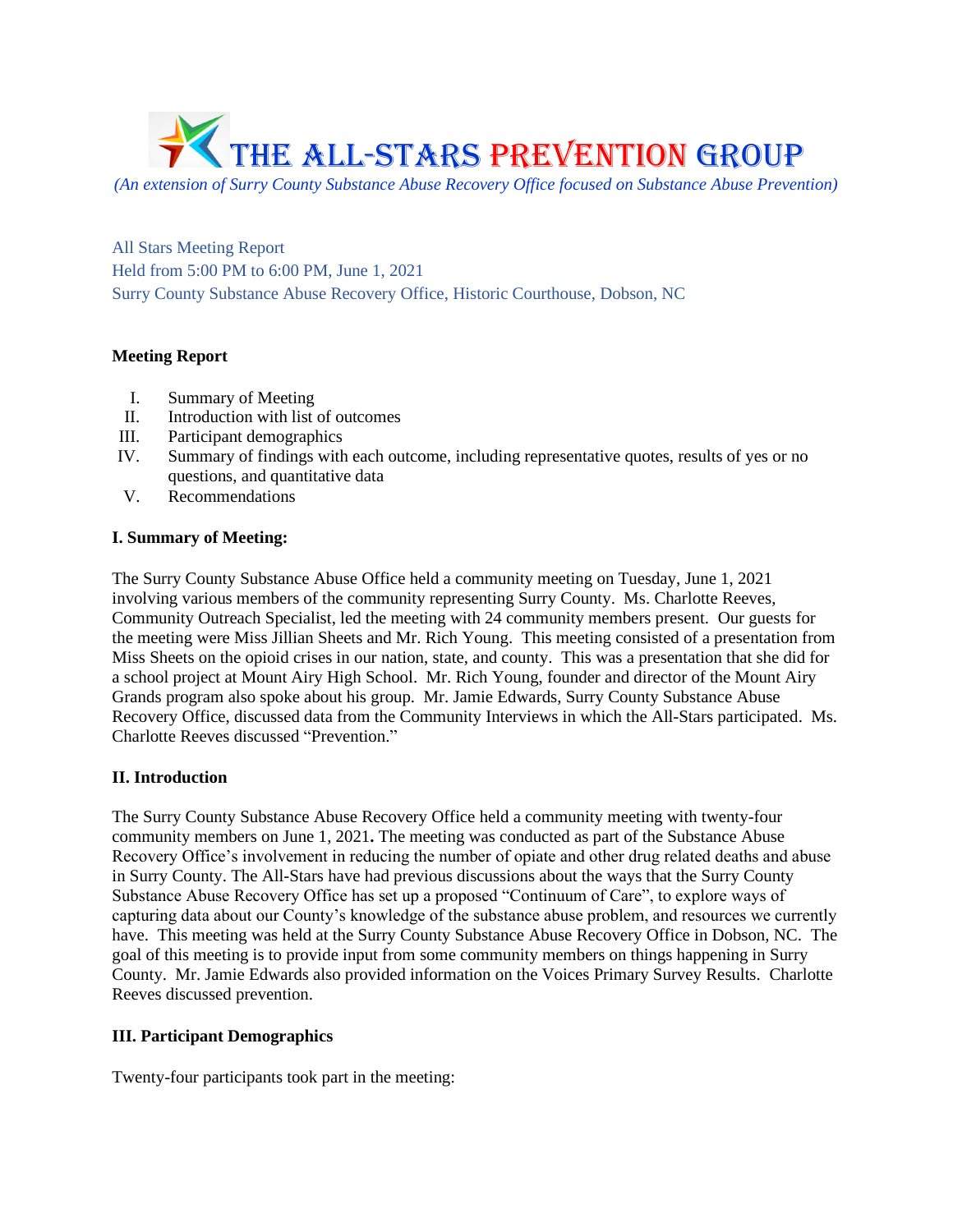- $\bullet$  17 women
- 7 men

#### **IV. Participant Perspectives**

- **Perspective 1:** Charlotte Reeves began the meeting by welcoming everyone and asking them to get some food to eat while having the meeting. Ms. Reeves discussed the agenda for the meeting and spoke to the group about the blessing of having a Mount Airy High School student share her project with us. Ms. Reeves also told the group that this month's article in the Mount Airy News involved interviewing Mr. and Mrs. Rich Young, the facilitators of the Mount Airy Grands group. Mr. Young was present to share information about his group. Ms. Reeves also told the group that Mr. Jamie Edwards will provide more Surry County Perspectives Community Interviews. Ms. Reeves thanked Mr. Mark Willis, Director of The Surry County Substance Abuse for providing Chick-Fil-A for a catered dinner.
- **Perspective 2:** Miss Jillian Sheets presented the group with a slide presentation she completed as a project for Mount Airy High School, with the subject being opioids. She discussed what opioids are, how they became a problem. She also discussed the national, state and county statistics.
- **Perspective 3:** Mr. Rich Young discussed what his group, The Mount Airy Grands is, and how they came about. He shared some of his personal story of how he and his wife decided to move to Surry County. He discussed the goals of The Mount Airy Grands and that they offer support, assistance and resources to grandparents that are raising the grandchildren.
- **Prevention 4:** Mr. Jamie Edwards discussed some of the comments that were made by our County citizens on the Community Interviews. He also discussed how many community members and leaders were interviewed and that we are still analyzing this data. More information will be provided soon when the data has been more properly analyzed and put into a report.
- **Prevention 5:** Ms. Charlotte Reeves discussed the subject of Prevention and described in more detail what we are trying to accomplish. She mentioned how much the All-Stars have helped their community by assisting with the community needs assessment. The Surry County needs assessment will more clearly define what our ongoing prevention efforts will be. Ms. Reeves graciously thanked the All-Stars for their involvement in our Prevention efforts and for helping their community. Ms. Reeves introduced Mr. Chris Knopf, our County Manager, and thanked him for attending the All-Star meeting.
- **Prevention 6:** Mr. Chris Knopf spoke briefly and stated that he enjoyed the meeting and was impressed with how much our group is currently involved in.
- **Prevention 7:** Ms. Reeves suggested that from this point forward it would be a great educational opportunity to let one person present a lesson in each meeting going forward. Each person can choose the topic themselves, but it must be related to substance abuse prevention. Paula Sheets volunteered to be the presenter for the July meeting.